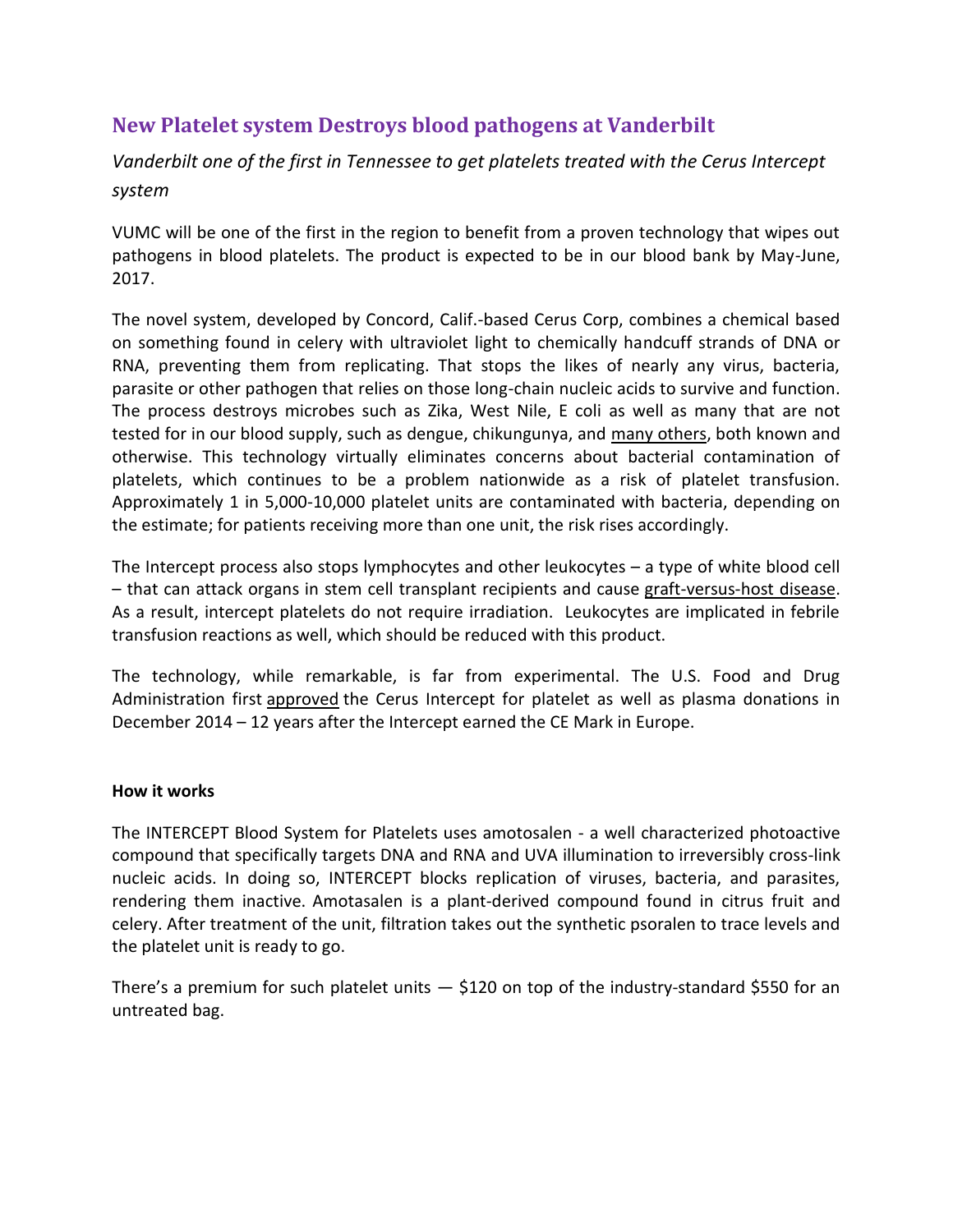

**1) A synthetic psoralen called amotosalen** 

**– chosen from among hundreds of candidates – docks between acid pairs. 2) Ultraviolet-A illumination activates the amotosalen, causing permanent cross-links between DNA or RNA strands. 3) Cross-linking stops replication – and with it, the pathogen or white blood cell. (Source: Cerus Corp.).**

### **Safety**

Hemovigilance (HV) programs provide a comprehensive view of transfusions and potential adverse events via the surveillance of blood donations in routine use settings. Over 300,000 INTERCEPT Blood System processed platelet units have been transfused in French and Swiss national HV programs, with no reported transfusion-transmitted infections or sepsis-related fatalities to-date.

The INTERCEPT Blood System has been evaluated in numerous clinical trials comprised of over 1000 subjects that received INTERCEPT Platelets. Primary endpoints were met in the controlled, randomized clinical trials, including corrected count increments (CCI) and bleeding criteria, both of which are measures of hemostatic efficacy. The frequency of acute transfusion reactions (ATRs) was assessed in three observational studies. Although intercept platelets were found to be overall non-inferior, the corrected count increments following transfusion (i.e. the bump in platelet count) is approximately 20% less than with a standard platelet. Hence, if your patient is requiring transfusions over a long period of time, you may find that a larger number of transfusions will be required to meet a desired platelet count.

### **Summary**

The benefits of intercept include patient safety, particular with regard to infectious complications of platelets. Patients receiving the Intercept units seem to have fewer complications in terms of febrile transfusion reactions, in which patients spike a fever when transfused. The risk of GVHD is further reduced and the need for irradiation of platelets is eliminated.

## **References**

Sweeney J et al. Platelet Transfusion Therapy. Bethesda: AABB Press, 2013